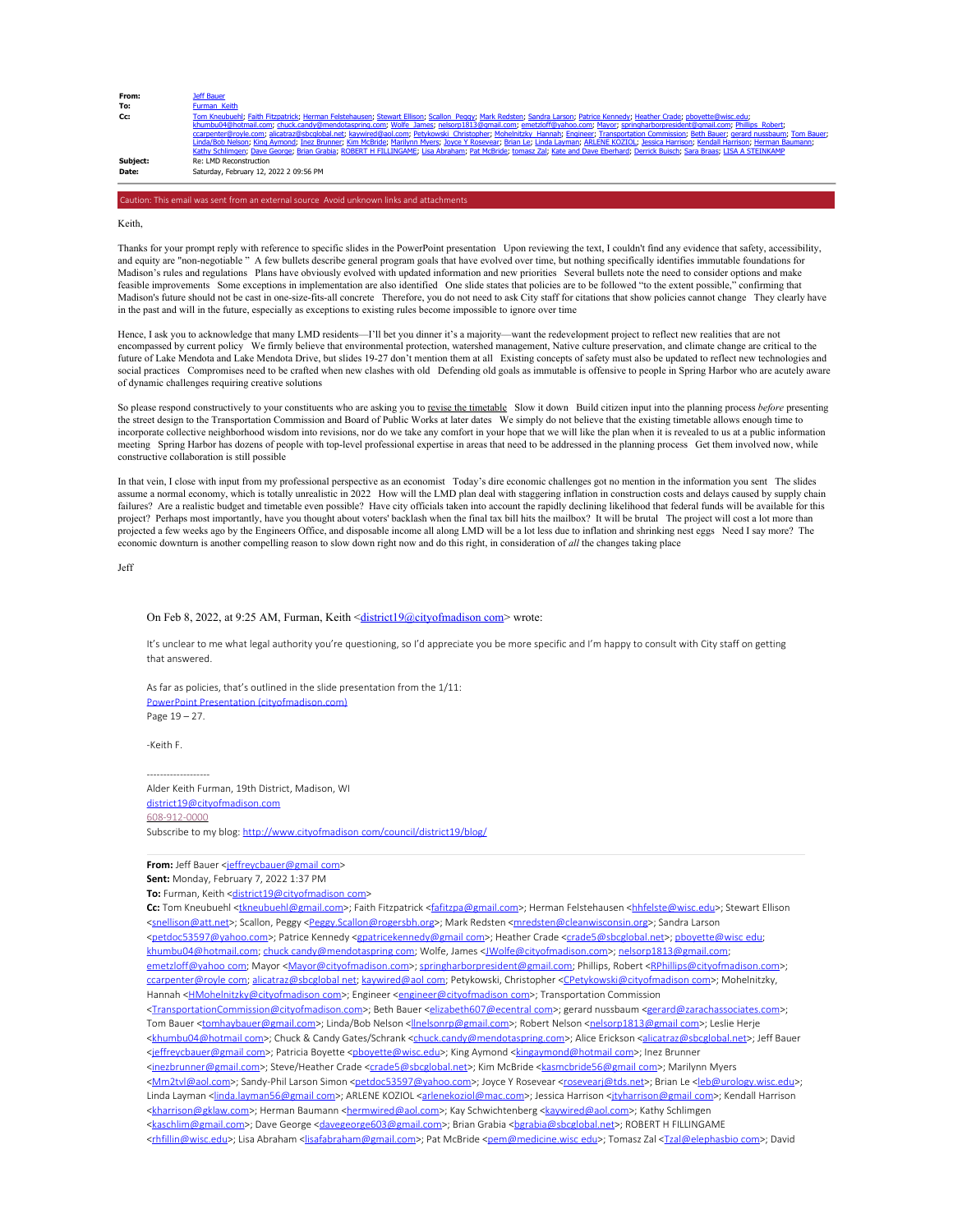R. Eberhard <doctorwine@hotmail.com>; Frank Bauer <br/>bauer45f@gmail.com>; Derrick Buisch <dbuisch@education.wisc.edu> **Subject:** Re: LMD Reconstruction

Keith: By Reply All, please provide all the City's specific policies and procedures "as related to safety, accessibility, and equity that is (sic) not negotiable," plus an explanation of the legal authority on which your intransigence is based. Thanks. Jeff

On Feb 6, 2022, at 4:17 PM, Furman, Keith <district19@cityofmadison.com> wrote:

Sandra,

To be clear, a survey records the current conditions of the street. It's not a reconstruction plan. There has been planning of this project for some time when it relates to budget [approvals] and capturing data (traffic, survey, etc).

A redesign plan cannot be put together without that work. Engineering, and its partners, is currently working on the plan using the survey work (as well as multiple on-site visits) as the basis for the engineering plan designs. That as well as the City's policies and procedures and resident feedback will influence the design.

I standby my statement that a plan doesn't exist. When it does, everyone will get an opportunity to see it and discuss it. The good news is the plan should be ready for discussion soon and the next public information meeting date will be confirmed once that's it's clear when it's done.

I understand there is a lot of frustration that the City's policies and procedures as related to safety, accessibility and equity is not negotiable. If it's possible to include sidewalk(s) without impacting the tree canopy, that will be part of the plan. Many people have sent in their concerns and suggestions, and wherever possible, those are being incorporated into the discussion and possibly design. People have suggested no sidewalks at all, alternatives to sidewalks, alternative types of sidewalks, concerns about the environment, water quality, curbs and effigy mounds.

There is a major difference between a park design and a street reconstruction. There are multiple street reconstructions every year in Madison. Again, to be clear, there are policies and procedures for these projects that will be followed. That does include public input, but not voting on safety, accessibility and equity.

I continue to remain open to discussions and feedback, but I don't believe it's my job to lets the loudest voices or majority decide safety decisions. No project process does that. People welcome to continue to advocate for what they'd like to see. In addition to continuing to send e-mails, there will be many additional steps in the process that allow for public feedback:

- Late Feb. or Early March: Second Public Information Meeting (held virtually)
- o Post card to be mailed prior, and registration link will be on project page
- 3/9/2022: Street Design for LMD to Transportation Commission (estimated date)
- 3/16/2022: Street Design for LMD to Board of Public Works (estimated date)
- 4/8/2022: Mail Estimated Assessments, Public Hearing Notice for 2022 Project (estimated date)
- 4/20/2022: BPW Public Hearing on 2022 Project (estimated date)
- 5/10/2022: Common Council Hearing on 2022 Project (estimated date)
- 8/1/2022: Begin Construction on 2022 Project (estimated date)
- Winter 2022: Start public meetings for 2023 reconstruction project

I live on Lake Mendota Drive. I'm incredibly familiar with the street. The success of this project is very important to me as well.

Thanks for your feedback and feel free to continue to send your questions and suggestions our way.

-Keith F.

-------------------

Alder Keith Furman, 19th District, Madison, WI district19@cityofmadison.com 608-912-0000 Subscribe to my blog: http://www.cityofmadison.com/council/district19/blog/

**From:** Sandra Larson <petdoc53597@yahoo com>

**Sent:** Sunday, February 6, 2022 2:33 PM

To: Furman, Keith <district19@cityofmadison.com>

Cc: Patrice Kennedy <gpatricekennedy@gmail com>; Heather Crade <crade5@sbcglobal.net>; pboyette@wisc.edu; Jeff Bauer <jeffreycbauer@gmail.com>; khumbu04@hotmail com; chuck.candy@mendotaspring.com; Wolfe, James <JWolfe@cityofmadison.com>; nelsorp1813@gmail.com; emetzloff@yahoo.com; Mayor <Mayor@cityofmadison.com>; springharborpresident@gmail.com; Phillips, Robert <RPhillips@cityofmadison.com>; ccarpenter@royle com; alicatraz@sbcglobal.net; kaywired@aol.com **Subject:** LMD Reconstruction